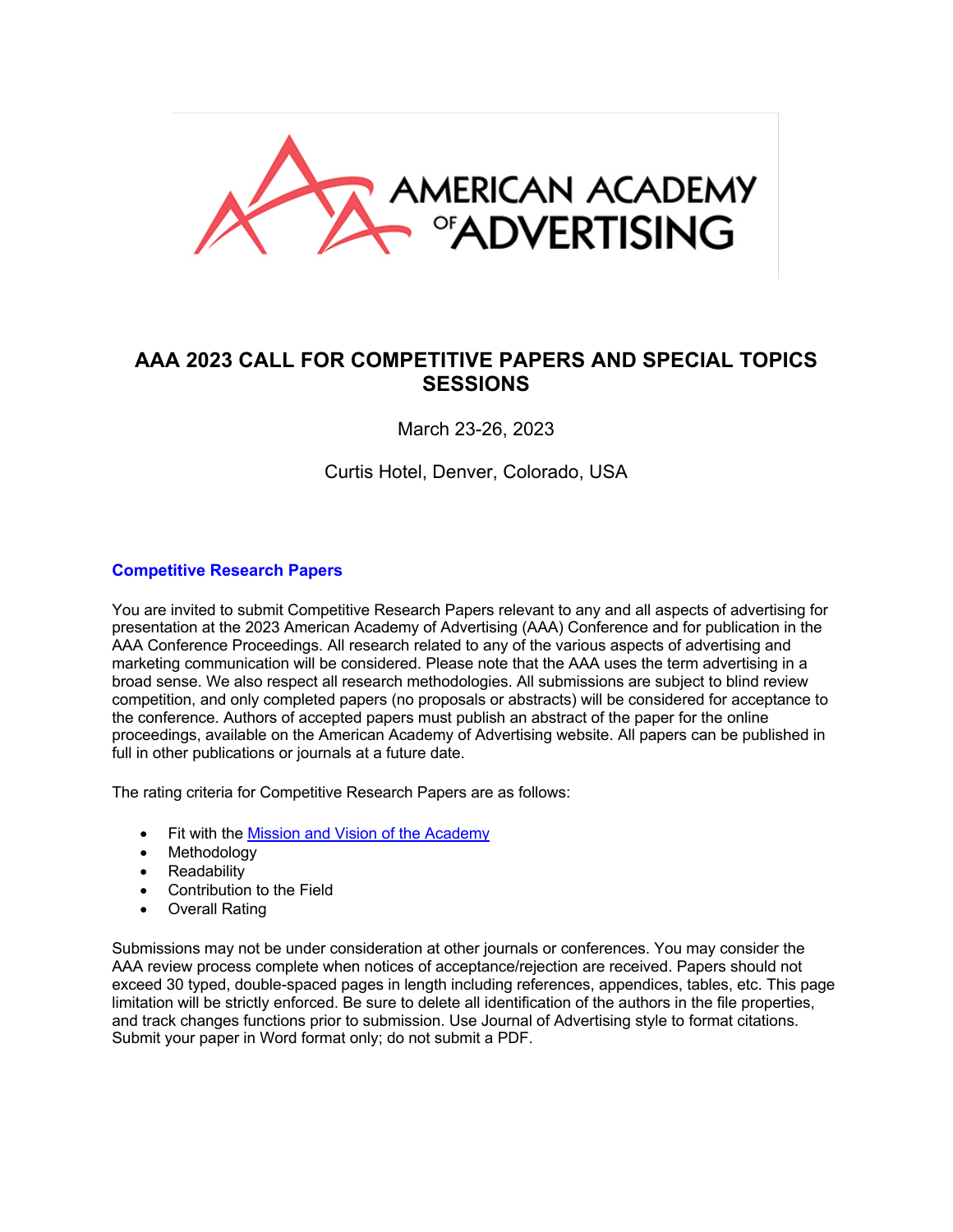To be considered for the Best Student Paper Award, papers must be authored by one or more students and not co-authored with a faculty member(s). Faculty help, however, may be listed in the acknowledgements.

When you upload a paper submission you will see a statement specifying that at least one author of the paper agrees to register and attend the conference to present the paper. Failure to present an accepted competitive paper will result in the paper being withdrawn from the conference proceedings. Only an author listed on the paper is eligible to present at the conference. You must agree to this statement in order to submit.

## **Special Topics Sessions**

You are invited to submit proposals for Special Topics Sessions that cover an entire meeting period (usually 90 minutes). These sessions are designed not only to offer information, but also to stimulate discussion and debate among panelists and audience members. Special Topics Sessions tend to focus on key issues of importance to advertising education and practice (e.g., current practitioner issues, creative topics, and/or pedagogical matters) and are not the venue for competitive research papers. Preference will be given to proposals that are not simply a compilation of research papers by different authors put together in a session. Further, preference will be given to proposals that involve and attract advertising educators who might not typically be interested in sessions that focus solely on refereed research. As such, the Academy is willing to provide "waivers" for industry participants who will be attending only a Special Topic Session (non-academics and individuals who have not been AAA members) of both AAA membership dues and registration fees. This waiver is only good for the specific session. If you would like to use these waivers, you must provide the specifics in your proposal.

A submission should include the following: (1) a clear rationale for addressing the topic over an entire meeting period and/or through contributions from several presenters, (2) the value of the session to conference attendees, including why such a contribution is not likely to be available elsewhere at the conference, (3) names and specific roles of all participants, (4) details of how the session will be conducted under a unifying theme, including contributions of the various participants and (5) how conversations can be continued beyond the actual session.

Since, by nature, Special Topics Sessions cannot be blind reviewed, a panel will judge all submissions. The rating criteria are as follows:

- How current is the topic?
- How well will it attract attendees to the session?
- How well thought-out is the proposal?
- Are the proposed participants appropriate and qualified for this topic?
- How strongly do you believe this session should be included in the program?

Preference will be given to proposals providing complete information.

When you upload the special topics session proposal, you will see a statement specifying that all presenters agree to participate as specified. You must agree to this statement in order to submit the session proposal. Special topics chairs are responsible for generating a one- to three-page summary after the conference for inclusion in the online Proceedings.

## **Deadline for Submissions**

Electronic submissions (https://aaa.confmaster.net) will be accepted beginning September 1, 2022, and must be received no later than **MIDNIGHT EDT, October 1, 2022**.